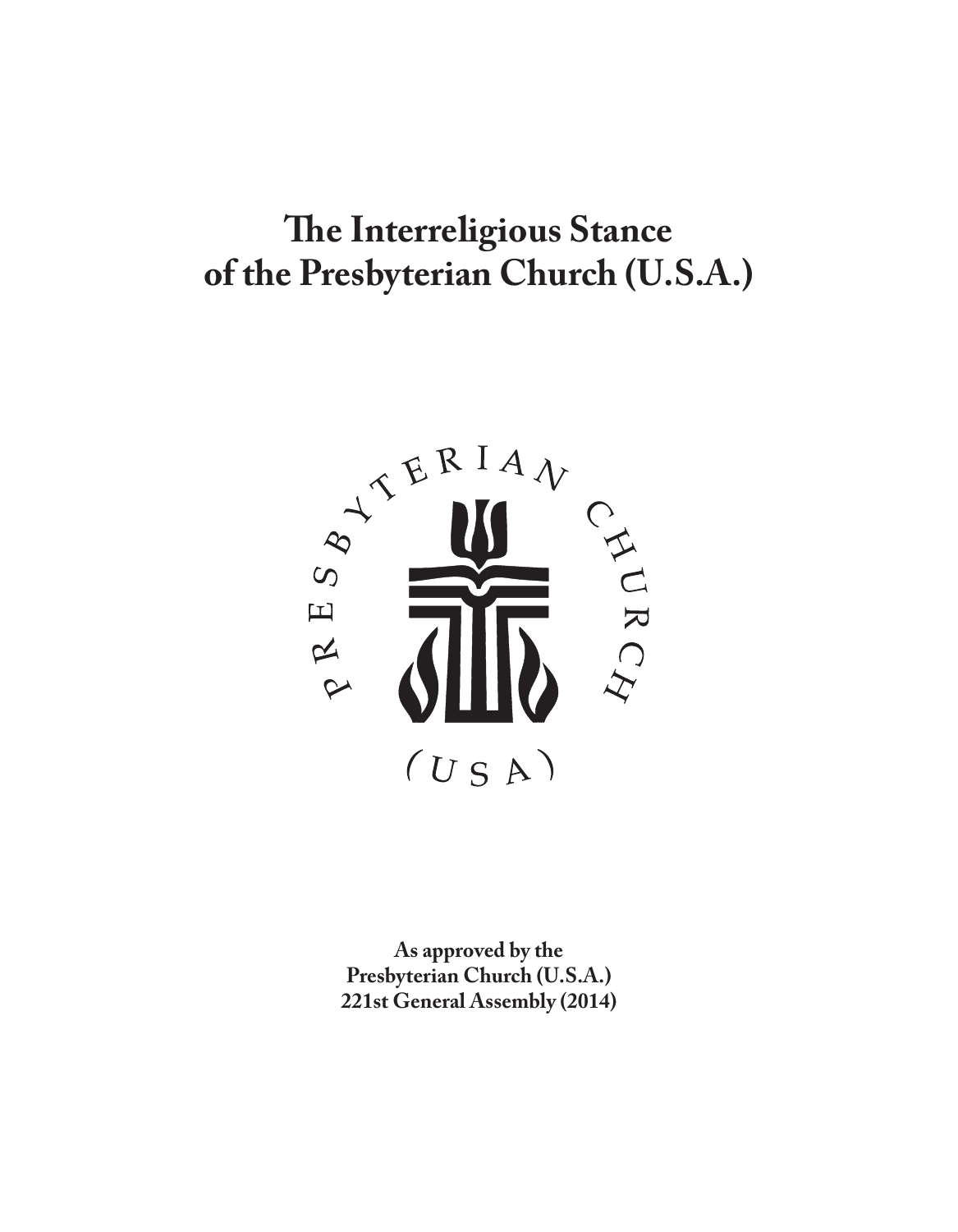# **Contents**

| Participants in the Consultation on the Interfaith Stance |
|-----------------------------------------------------------|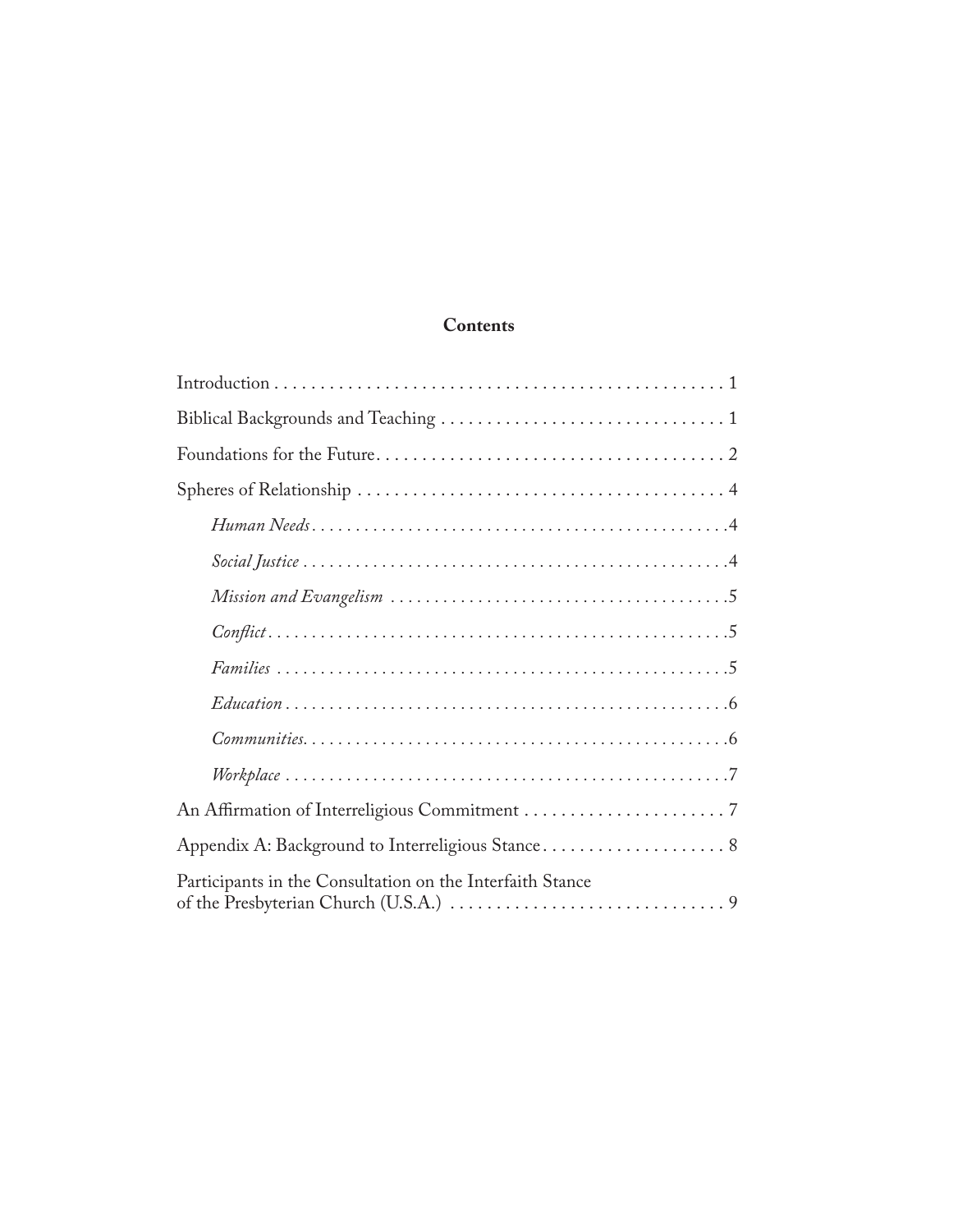### **Introduction**

The Presbyterian Church (U.S.A.) long has advocated positive relationships with people of other religious traditions. We have seen these relationships as a specific instance of Christ's universal command to "... love the Lord your God with all your heart, and with all your soul, and with all your mind" and to "love your neighbor as yourself" (Mt. 22:37, 39). This statement affirms that tradition.

The Presbyterian Church (U.S.A.) often has fostered a love for people of other religious traditions, but many times we have not. The first is cause for celebration, thanking God for the grace to be faithful. For the second, the church resolves to do better.

The Presbyterian Church (U.S.A.) has not always agreed on how to do better. Disagreements over how to respect people of other religious traditions often have been sharp. Yet as we become increasingly aware of the world's religious diversity, all areas of the church are called to relate positively to people of other religious traditions. 1

Many things draw us together in respect for those who have religious commitments different from our own, including the example and person of Jesus Christ, the evident need for religious peace, the necessity of meeting human needs in a world of poverty and want, and the biblical call to solidarity amid our diversity.

Other things, though, work to pull us apart, including our sometimes self serving theologies (both pluralist and exclusivist), misplaced goals (such as an overemphasis on statistical growth), and triumphalistic attitudes.

The Presbyterian Church (U.S.A.) acknowledges that among ourselves we will disagree on how to relate to others even as we strive together to under stand Jesus' commandment amid a world with people of many different religious traditions. The stance offers help to chart the way forward.

#### **Biblical Backgrounds and Teachings**

Interreligious appreciation must arise out of one's most profound religious beliefs. For Presbyterians it must arise out of interpretation of the Bible, the church's confessional statements, Reformed theology, and the lived experiences of the church.

In the Old Testament, the Hebrew Bible, the Israelites found themselves dwelling with Canaanite, Moabite, Babylonian, and Persian peoples among others and influenced by their religious understandings. The stories of God's gracious activities through Abraham (Genesis 12–17), Joseph (Genesis 37–50), prophets, matriarchs, and patriarchs toward other peoples of the region are part of a growing understanding of God's love. God's love is particularized later to cities such as Nineveh ( Jonah 3) and to empires such as Assyria and Egypt (Isaiah 19:23–25). And teachings abound: all humans are made in the image of God (Genesis 1:26–27), all have access to God through God's covenant with Noah (Genesis 9:8–17), strangers are to be treated with hospitality (Leviticus 19:33–34), and God has province over all the nations (which the Psalms tell us repeatedly, e.g., Psalms 47:8).

As the followers of Jesus spread to the cultures of the Roman Empire, they were challenged and influenced by Greek philosophies, Roman emperor worship, Gnostic teachings, and mystery religions of the day. In this setting the writings of the New Testament made crucial contributions that continue to be our guides. As we have indicated above, Jesus' Great Commandment sets the standard for all of our relationships; furthermore, the Gospel writers and letter writers all expand on the language of God's love (e.g., 1 John 3, 5).

Much of what we learn about how to relate to people of other religious traditions comes from the letters of Paul. Paul focused on taking the gospel to all people. Paul's sermon to the Athenians in Acts 17 has provided many with insights helpful to interreligious relationships. As a missionary, Paul encountered a great diversity of religions. Paul took seriously the quest: What claims do people of different religions make on one another as they live in accordance with what they believe to be true? Paul's answer was to honor both our commitments to Christian conscience and our commitments to Christian hospitality.

These passages come to us in the context of other biblical texts. Not all references are loving. Israelites are instructed to destroy Canaanite religious shrines (Deut. 12:2–3), and Paul uses negative terms to describe religious ideas of Jews and Gentiles (1 Cor. 1:22). Some Christians use similar statements to condone disrespecting the religions of other people. Overall, however, the biblical intent is clear: God loves all people—and we are to do likewise.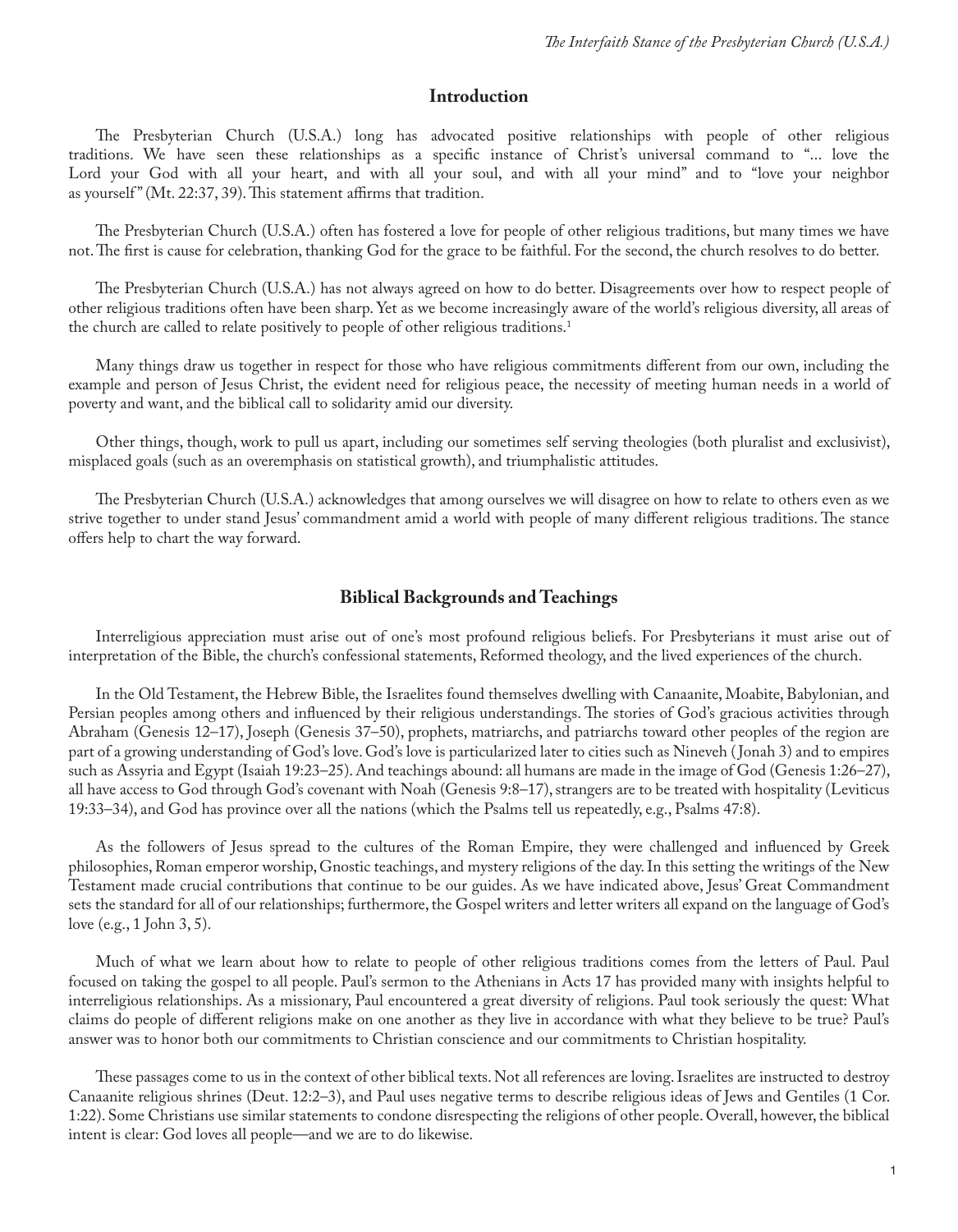#### The Interfaith Stance of the Presbyterian Church (U.S.A.)

To be sure, not all the religious resources of the Presbyterian tradition were written to address our current interreligious context. Consider, for example, parts of the *Book of Confessions.* As might be expected, little is written in the confessions that acknowledges the religious plurality in which most of us live today. In fact, the confessions contain elements of polemics, even between Christians, that are inappropriate to today's context. Moreover, The Second Helvetic Confession makes direct negative references to our Jewish and Muslim neighbors, their beliefs and practices (*Book of Confessions,* 5.014, 5.019–5.020, 5.176, 5.225).

To move in a positive direction in our interreligious relationships and dialogue, these particular texts and the perspectives of our religious neighbors must be acknowledged. As God alone is the Lord of the conscience, the church renounces human judgment in favor of repentance over the harm we have caused our religious neighbors. We repent, but we do not forget, lest we perpetuate unhealthy relationships of division among our neighbors and ourselves.

It is important to reject harmful stereotypes of Jews and Muslims. We also must acknowledge the importance of authentic relationships with people of any religion. Although the Presbyterian Church (U.S.A.) to this point has invested most of its interreligious efforts in relationships with Jews and Muslims, the PC(USA) believes in the importance of relationships with people of every religion.

The Confession of 1967 marked a turning point for Presbyterians in their quest to have loving relationships with people of other religions. It discusses the positive engagement of the church with people of other religions. It reminds the church that in its encounter with other religious traditions it may discover "parallels between other religions and his [sic] own and must approach all religions with openness and respect" (*Book of Confessions*, 9.42). The confession calls the church to a greater spirit of reconciliation, part of which is an acceptance of human difference.

## **Foundations for the Future**

The Presbyterian Church (U.S.A.) has been active in interreligious efforts during at least the past four decades as religious plurality has become an issue of prime importance in North America. The general approach to interreligious relations in the Presbyterian Church (U.S.A.) has given priority to relationships with people rather than traditions—with Muslims rather than Islam, for example. Statements by the Presbyterian Church (U.S.A.) have provided direction to church leaders and guidance to local congregations.

The guidance and direction these statements offered have been and continue to be supported by an Office of Interfaith Relations, which was established in 1988 and has functioned since as a catalyst and a platform for affirming and commending the efforts of Presbyterians in interreligious engagement. Together these actions of successive General Assemblies have established six basic building blocks that serve as a foundation for today's interreligious initiatives:

Building Block #1: The Church. In our pluralistic society, the Presbyterian Church (U.S.A.) recognizes that it must work with others because of the sure faith that the church, through the power of the Spirit, is a sign and means of God's intention for the wholeness and healing of humankind and of all creation.

In A Brief Statement of Faith (1991) the Presbyterian Church (U.S.A.) affirmed, "In sovereign love God created the world good and makes everyone equally in God's image . . . to live as one community" (Book of Confessions, 10.3, Lines 29-32). The ecclesial implications of this affirmation inform one of the "Presbyterian Principles for Interfaith Dialogue" (211th General Assembly [1999]): "We are called to work with others in our pluralistic society for the well-being of our world and for justice, peace, and the sustainability of creation. We do so in the faith that, through God's Spirit, the Church is a sign and means of God's intention for the wholeness and unity of humankind and of all creation."

At its best, the Christian Church makes God's gift of community visible in human life, recognizing that God is at work in all of God's creation. This requires relationships with people belonging to a multiplicity of faith commitments as well as those belonging to none.

*Building Block #2: Ecumenical and Interfaith. Presbyterians develop relationships with people of various faiths in ecumenical and interfaith contexts wherever possible.*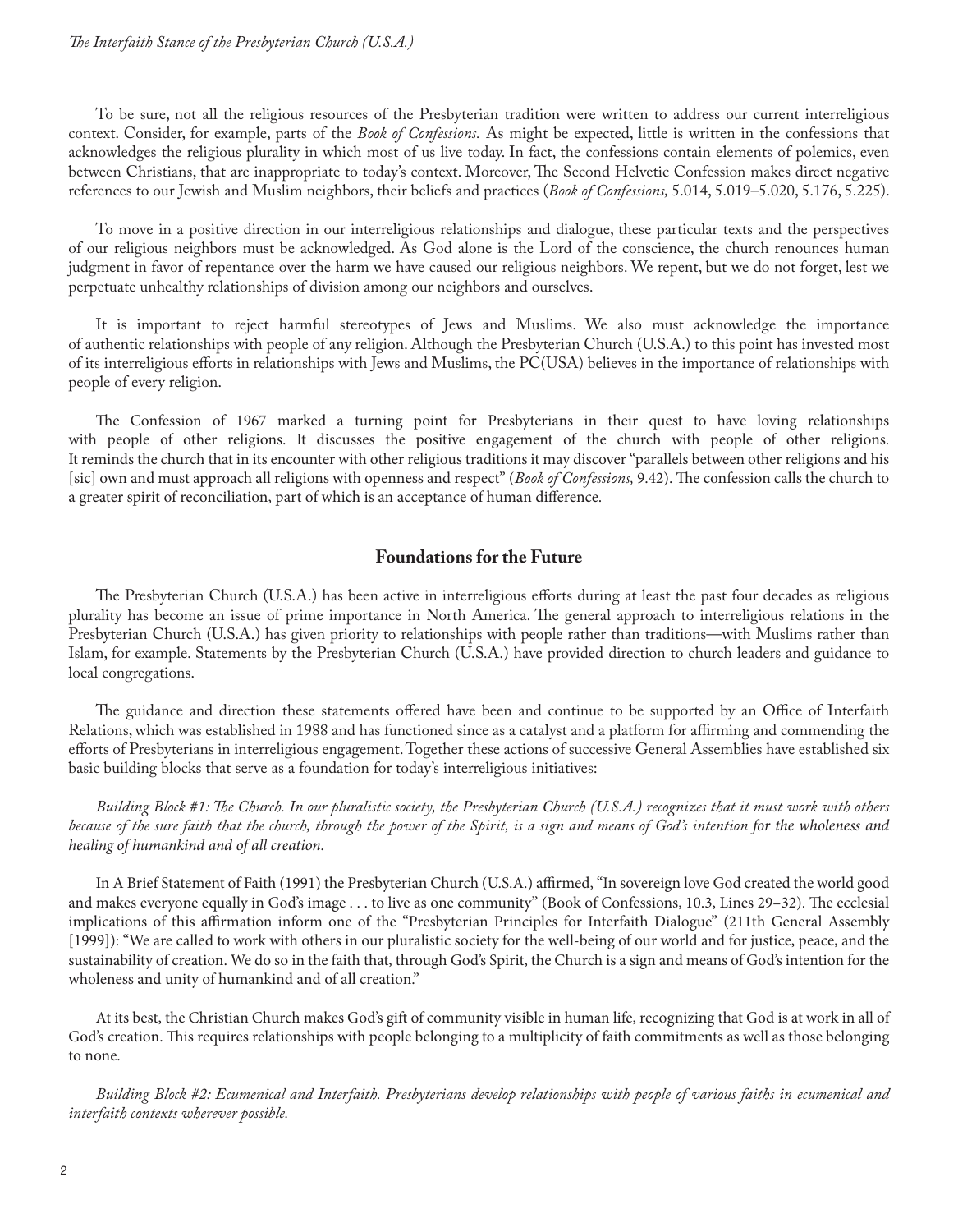The Presbyterian Church (U.S.A.)'s interest in interfaith relations has been intimately related to its ecumenical commitments. The 199th General Assembly (1987) called for engagement with those of other religious traditions through "ecumenical and interfaith channels and organizations whenever possible" (Minutes, 1987, Part I, p. 494, "A Study on Islam," B.3.e.). This was an extension to interreligious relationships of the historic Lund Principle that churches should do all things together except where differences of conscience require their acting separately.

*Building Block #3: Mission, Dialogue, and Evangelism. Presbyterians approach others in a spirit of openness and trust as they follow Jesus Christ in respecting and a#rming the freedom of others. !us the church a#rms that dialogical (i.e., mutually interactive) relationships are an authentic and appropriate form of witness in which we share ourselves and our commitments and also listen intently to what others express to us.*

The reuniting 195th General Assembly (1983) affirmed "Mission and Evangelism: An Ecumenical Affirmation" (from the World Council of Churches, 1982) as a "faithful expression of the basic commitment of [the Presbyterian Church (U.S.A.)] to mission and evangelism" (Minutes , 1983, Part I, p. 436). Declaring that "Christians owe the message of God's salvation in Jesus Christ to every person and every people" (Ibid, p. 551, 7. Witness among People of Living Faiths, 41), it stated that "true witness follows Jesus Christ in respecting and affirming the uniqueness and freedom of others" (Ibid).

A new World Council of Churches document (2013) says this freedom "flows from the dignity of the human person, grounded in the creation of all the human beings in the image and likeness of God (Genesis 1:26)" ("Together Towards Life: Mission and Evangelism in Changing Landscapes", paragraph 96).

All witness must be led by a discernment born of the Holy Spirit, offering opportunities for both speaking and listening. Allegiance to Christ is not compromised in dialogue when we  $(1)$  do not bend or trim our faith in order to reach artificial agreement with doctrines of another; (2) learn from other religions insofar as it enriches our relationship with the God revealed in Christ; and (3) express our faith as a part of authentic dialogue (Minutes, 1987, Part I, p. 452, "The Nature of Revelation in the Christian Tradition from a Reformed Perspective," IX.F., Christians in Interfaith Dialogue).

*Building Block #4: Peace, Justice, and Ecology. Presbyterians are called by God to work with those of other religions for peace, justice,*  and the sustainability of creation. Experience has taught that the most fruitful interfaith relationships often develop when people of different *faiths explore concrete ethic al concerns and unite to act on them together.*

In 1987, Presbyterians were counseled that "the most fruitful interreligious relationships are likely to develop where persons of different faiths share concrete ethical concerns and can unite to put them into action, with mutual acknowledgment of the religious motivation for action" (Minutes, 1987, Part I, p. 452, "The Nature of Revelation in the Christian Tradition from a Reformed Perspective," IX.F., Christians in Interfaith Dialogue).

The practical aspects of human well-being have led to a series of recommendations concerning advocacy and action. "Guidelines for Presbyterian Church (U.S.A.) Participation in Interfaith Bodies" (204th General Assembly [1992]) recommended establishment of relationships with multifaith bodies whose "goals, grounded in spirituality, ... enable common work toward justice, peace, and the integrity of creation" (Minutes, 1992, Part I, p. 600, Recommendation 6.c.).

*Building Block #5: Modesty in Witness. Presbyterians urge a humble modes ty in witness that recognizes God's Spirit is at work in ways we often least expect. Whatever the form of witness—mission, dialogue, evangelism, peace, justice, environmental issues—the church*  affirms that it is not called to respond to others in judgment but in awareness of the limitless grace of God.

Statements about God's ways with humankind have urged upon Presbyterians a humble modesty in witness. "Mission and Evangelism: An Ecumenical Affirmation" (paragraph 43) declared that "... [t]he Spirit of God is constantly at work in ways ... that to us are least expected. ... Christians seek to discern the unsearchable riches of God and the way he [sic] deals with humanity" (Minutes, 1983, Part I, p. 551). Yet "The Study Catechism" (answer to question 38), says, "The limits [of] salvation ... are known only to God" (Minutes, 1998, Part I, p. 613).

A modesty of claims is present in the statement on "Hope in the Lord Jesus Christ" (section on "We Believe in One Lord, Jesus Christ," 214th General Assembly [2002], Minutes, 2002, Part I, p. 525) when it affirms that grace, love, and communion belong to God and are not ours to determine. Modesty leads to rejection of judgmental attitudes toward others.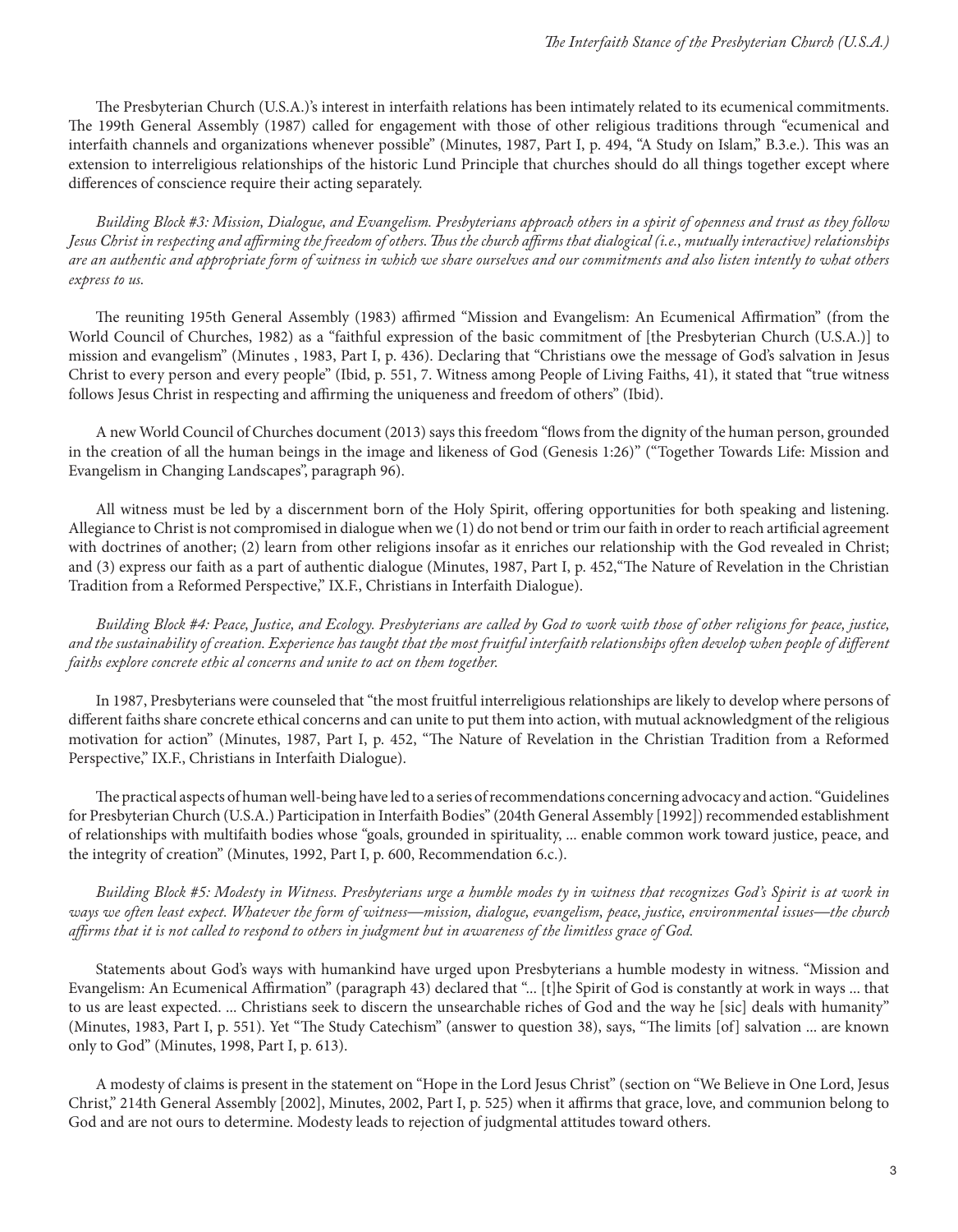The PC(USA) evangelism document "Turn to the Living God" (section on "People of Many Religions," 203rd General Assembly [1991]) reads, "As our Christian affirmation meets the faith of others, we are not called to respond in judgment but in awareness of the limitless, saving presence, power, and grace of God" (Minutes, 1991, Part I, p. 676).

Building Block #6: Unfinished Conclusions. Presbyterians acknowledge the unfinished nature of our conclusions about relationships with people of different faiths, in recognition of the limits of our knowledge, our sinful nature, and the mystery of God's workings in human *lives.*

Not all questions are humanly answerable. Thus, an element of interreligious relationships has been a commitment to be unfinished in our conclusions.

# **Spheres of Relationship**

Interreligious interactions are not limited to just one aspect of living. The implications of loving our religious neighbors as ourselves must pervade all areas of our life together. Following are nine spheres of life in which interreligious understandings are challenging us and need to be acted on by the people of God. These spheres and the suggestions offered are areas for attention and reflection as we implement the policy implications of the building blocks. Each sphere ends with actions that can be undertaken by church agencies, congregations, and individuals.

#### **1. Human Needs**

Human need is everywhere. Often the religions of the world are called on to meet the needs of hunger, natural disasters, poverty, and disease. In meeting human needs around the globe, the religions need one another. We can do more together than we can do apart. How do Presbyterians engage in an interreligious response to human need from our position of historical religious and cultural privilege? How can we collaborate with faith partners to meet these pressing challenges?

Actions:

- Engage in self-reflection through education on seminary and college campuses and in congregations to examine breakdowns in existing paradigms of poverty relief.
- Listen to and incorporate the voices of the marginalized and underrepresented, many of whom have led and are leading the way in meeting human needs.
- See ourselves as friends, not competitors, with people and institutions of other religious traditions as we meet human needs around the globe.
- Be willing to be the gracious recipients of humanitarian and spiritual aid from our neighbors of other religious traditions, especially recognizing God's concern for the poor.

## **2. Social Justice**

The search for social justice in the world today is one of the most compelling reasons for interreligious activity. Global challenges—such as forced migration, human rights violations, unjust imprisonment, militarism, and totalitarianism—cannot be solved by any single segment of the world's people or any single religion. Social justice cannot be achieved without the cooperation of the world's religions.

Actions:

- Explore interreligious opportunities for truth and reconciliation work, including formal acts of repentance for unjust actions of the church, past and present.
- Participate at all levels in established multireligious groups working toward the common good.
- t Encourage all the PC(USA)'s entities to do social justice work on an interreligious basis, as appropriate.
- Remember that those in need of social justice, including those of other religious traditions, often have much to teach us about how the gospel manifests itself in cultures different from our own.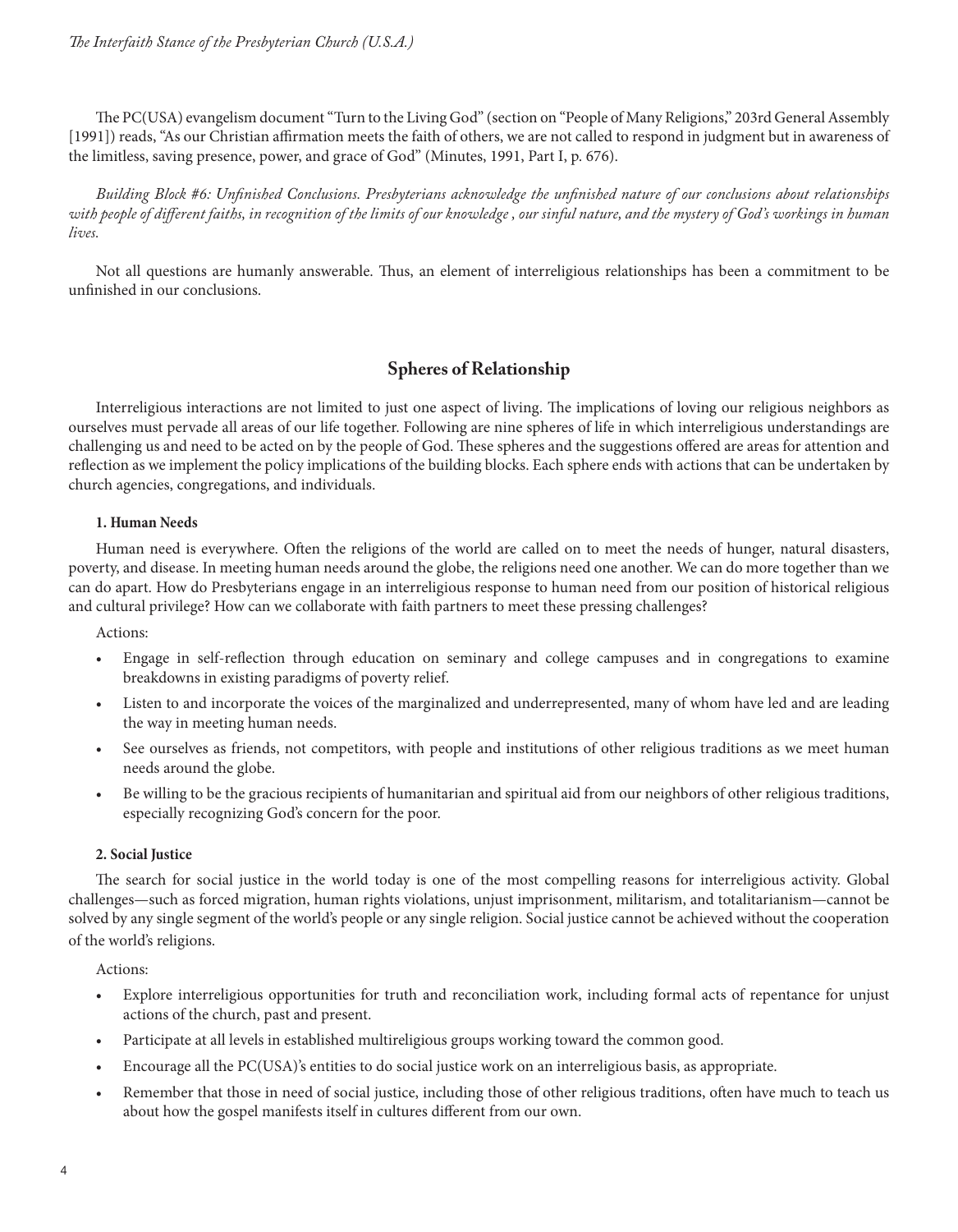#### **3. Mission and Evangelism**

Mission and evangelism are central to the Reformed tradition. In our relationships with people of other faiths, dialogical interreligious conversations promote the virtues of mutual respect and mutual understanding. This is an appropriate form of witness in the sense that we are as "living letters" that others can read, which Paul wrote about (2 Cor. 3:1–3). We witness because God, the creator of life in all its diversity, acted first.

As we consider witness through mission, evangelism, and dialogue, we commend for study the 2013 World Council of Churches document, "Together Towards Life: Mission and Evangelism in Changing Landscapes." This document states, "Authentic evangelism takes place in the context of the dialogue of life and action, and in 'the spirit of dialogue': 'an attitude of respect and friendship.' Evangelism entails not only proclamations of deepest conviction, but also listening to others and being challenged and enriched by others" ("Together Towards Life," paragraph 95).

In the context of interreligious interactions, we witness to our faith with humility, knowing that what we know about God is limited by our human condition. We accept the challenge of expressing our faith in dialogue, often in spite of the fact that we may not feel as articulate as we would hope, but knowing that peaceful and fruitful relationships with others is surely what God intends as we witness to a truth that is beyond ourselves.

Actions:

- Recognize that the relationship between dialogue and evangelism is not an either/or choice for the church but a both/ and requirement.
- Commit to having no hidden agendas in our interactions with people of other religious traditions.
- Have a humble modesty of witness in all our mission and evangelism efforts.

#### **4. Conflict**

Too many of the world's conflicts have a religious component. Religion is used by governments and nongovernmental groups alike either to justify war or to motivate people to fight wars, practice religious discrimination, or engage in acts of persecution. Too often religious people stand by and watch their religions being used to justify conflicts that run counter to the values of love and justice that our traditions espouse.

Actions:

- Advocate justice and peace in all levels of human activity, especially involvement in interreligious peacemaking efforts.
- Work for reconciliation, identifying and resisting destructive interreligious conflict wherever possible.
- Recognize that sometimes Christians may be the cause of conflict; such complicity urges us to repent and change.
- Be open to learn from our religious neighbors.
- Stand with and support, where appropriate, those suffering religious persecution.

#### **5. Families**

Interreligious families are common in many of our communities. Challenges can arise for interreligious families as they seek meaningful religious expression across multiple narratives and traditions, work through disagreement and division over religious beliefs, and make choices about how to raise children. Congregations can help families engage issues that likely will arise in their life together.

Actions:

- Engage the whole congregation in important conversations about topics such as: "Families of Origin," "Life-Cycle Rituals," "Planning Your Wedding," "Death and Grief," "Holiday Observances," and "Talking with Your Children about God and Values."
- Draw on spiritual resources to help family members articulate religious values, beliefs, and practices they cherish most and to seek ways to be faithful to them in their family life.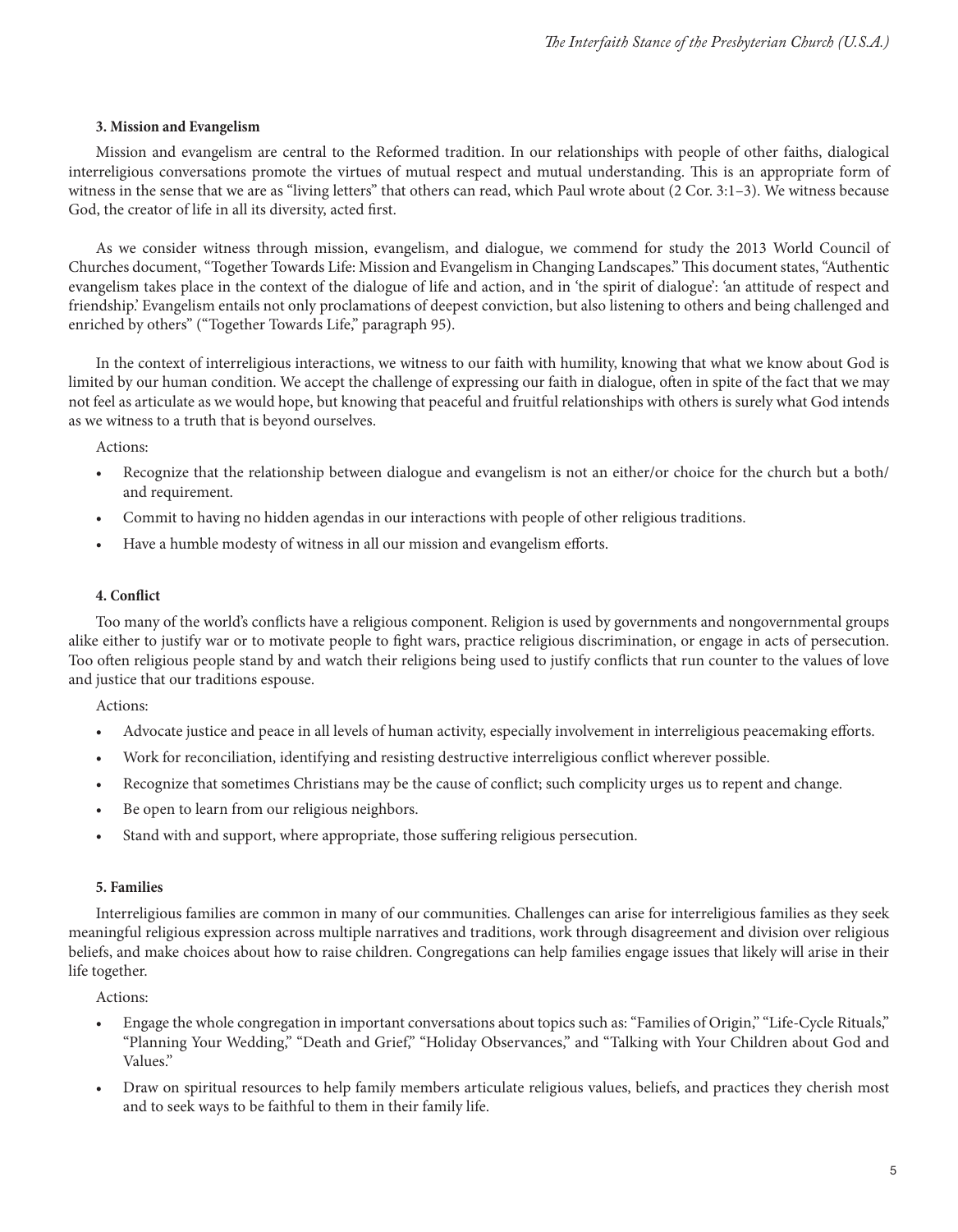#### **6. Education**

Challenges for education in contexts of religious plurality are many. Christians must become self-aware about the assumptions they hold and the habits of mind that guide their thinking about religious neighbors. Christians should know more about the history, beliefs, and practices of our neighbors' religious traditions.

Actions:

- Articulate a broader definition of education that includes and values lived experiences as a way to engage with people of different religions.
- Develop opportunities for multilevel, interreligious engagement. This might include local, area, or regional conferences involving networks of interreligious people.
- Work to make interreligious dialogue less specialized and more normative, integrated into church members' lives.
- Identify and share examples of churches engaged in doing interreligious interactions well.
- Train congregational leaders in interreligious work as a way to introduce it to congregations.
- Encourage PC(USA)-affiliated seminaries to expand curriculum that prepares students for ministry in a religiously plural world.
- Reflect more deeply on the interrelationships between mission and evangelism and interreligious work.

#### **7. Communities**

Many neighborhoods and communities across the United States are welcoming of greater religious and cultural pluralism. Many are not. People from non-Christian, non-white, non-Western backgrounds often experience discrimination due to religiocultural bias. Note especially the rise in Islamophobia. Religiously based violence has risen throughout the United States. This violence divides communities and discourages the neighborliness advocated in Scripture and modeled in the life of Jesus Christ.

Actions:

- Reach across religious borders to create community alliances to address social problems in ways congruent with the church's identity and mission.
- Promote public education regarding religions and the diversity of religious communities.
- Advocate for the rights, protection, and safety of all.

## **8. Congregations**

Even as many congregations are becoming more racially, culturally, and socioeconomically plural, the diversity of the culture at large continues to create challenges: our children develop friendships with their non-Christian acquaintances; our sons and daughters proclaim love for someone from another religious background; our interreligious neighbors invite us and our families to visit their religious services.

In the midst of such opportunities and challenges, the church must make efforts to interact with other religious communities. In the past, we have tended to relate to people of other religions in one-way modes of witness; we now are challenged to forge new relationships of friendship and collegiality that respect our neighbors' religious search.

Actions:

- Build interreligious relationships not just as a response to crises and conflict, but also as a sign of hospitality and neighborliness.
- Visit our neighbors' houses of worship when invited, even as we invite our neighbors to visit ours.
- Equip members to appropriately engage religious and social situations involving people of different religious traditions and to receive people from these traditions in Christian contexts.
- Explore what it means to be a Christian community in the midst of multiple faith communities.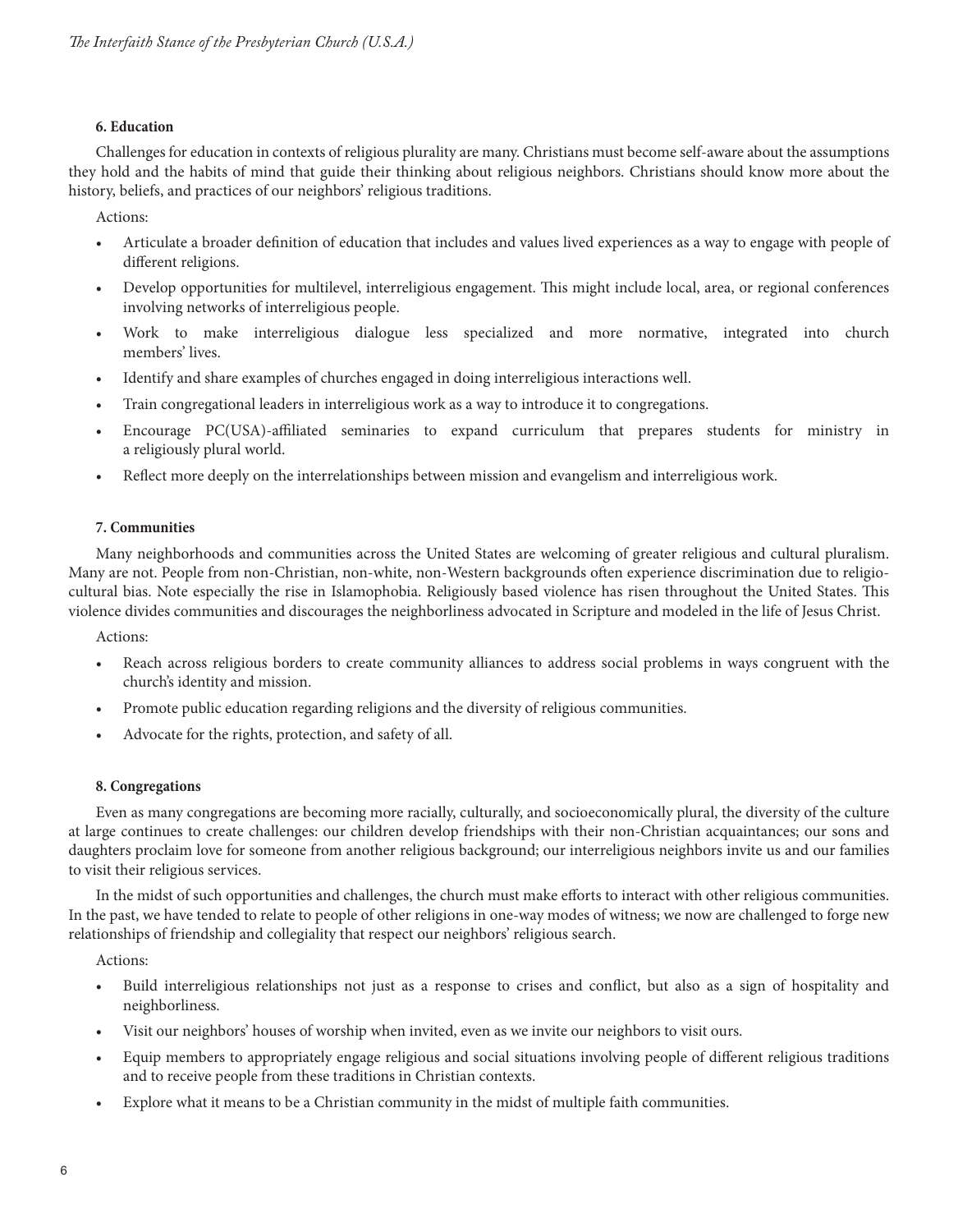- Look for ways to be in dialogue and relationships of mutuality.
- Develop a mutual agreement with another religious community that involves concrete ways in which the two congregations will be in relation.
- Recognize that enduring interreligious alliances can be built around social issues and that people of different religious traditions can work together to address them.

#### **8. Workplace**

The interreligious reality of today's workplace cannot be ignored. Often, the workplace is a space where people for the first time are asked to work across lines of religious difference. Presbyterians have the opportunity to model and express an environment of respect and love for people of other religions in their workplace settings, including respect for holiday observances, time and space for prayer, religious dress, and articles of faith.

Actions:

- t Recognize the importance and validity of individuals' freedom to choose their religious identity and commitments, and advocate that employers work to accommodate the religious practices and observances of employees, knowing that it may not be possible in every case.
- Allow for deeper cooperation and respect among coworkers; education about religious diversity is needed to address much of the prejudice and hatred that exists.

**\* \* \***

Trust between religious communities is hard-won. In our efforts to build such trust in all these spheres, we will not always see eye-to-eye, especially on issues born from histories of conflict. At times, we may unintentionally misunderstand, disappoint, and hurt one another. Only within a framework of commitment to people of other religious traditions can we remain faithful to these relationships despite such differences and misunderstandings. Following is an affirmation of our commitment to positive interreligious interactions.

## **Biblical Backgrounds and Teachings**

We believe the Bible proclaims God's love for all people, that Christ's Great Commandment sets the standard for all of our relationships: "... 'Love the Lord your God with all your heart, and with all your soul, and with all your mind,'" and, empowered by the Holy Spirit, "... 'love your neighbor as yourself '" (Mt. 22:37, 39).

We confess

- that the Presbyterian Church (U.S.A.) has sought to live up to its commitment to love people of other religious traditions, but many times we have not; with God's help we resolve to do better; that self-serving theologies and goals and triumphalistic attitudes pull us apart; with God's help we resolve to do better; that some of our confessions and the dated perspectives of our religious
	- heritage have resulted in patterns of unhealthy relationships with people of other religions; with God's help we resolve to do better.
- We resolve to do better and not perpetuate divisive relationships among our neighbors and ourselves.

God calls us to have loving relationships with people of other religions.

God calls us to approach others in a spirit of openness and trust as we follow Jesus Christ in respecting and affirming the freedom of others.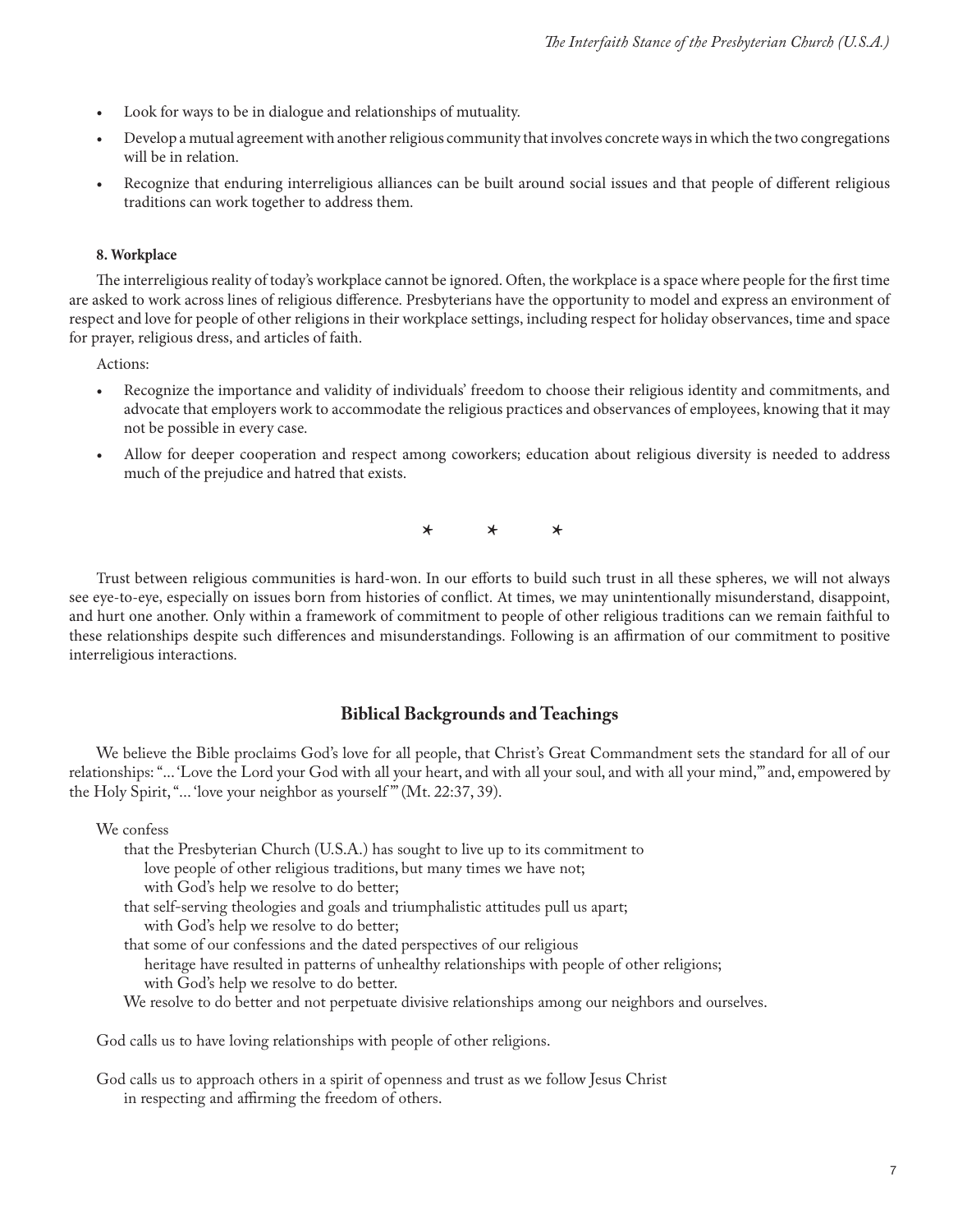God calls us, by the power of the Holy Spirit, to work with people of other religions for peace, justice, and the sustainability of creation.

Guided on our way by the Holy Spirit, we will meet human needs, work for social justice, participate in mission and evangelism, pursue peace, strengthen families, educate for greater understanding, nurture diverse communities, value hospitality in our congregations, and respect one another in our workplaces.

We follow Christ's call to work for God's kingdom; we believe that God will complete what we leave incomplete. To God be the glory!

# **Appendix A: Background to the Interreligious Stance**

In our era, the Presbyterian Church (U.S.A.) continues to reflect on questions about faithful and effective interreligious interactions. In a number of documents, studies, and statements, we have addressed a broad array of specific interreligious topics, from our relationship with particular traditions such as Judaism and Islam, to interactions with newer religious movements such as the Church of Jesus Christ of Latter-day Saints (Mormons), to more general questions about mission, evangelism, dialogue, and universalism.

In many ways, the issues raised as a result of interreligious interactions parallel those raised by intrareligious interactions—that is, ecumenism. At the 218th General Assembly (2008), the PC(USA) approved "The Ecumenical Stance of the Presbyterian Church (U.S.A.)." The PC(USA) had discerned a need for a major document to substantively articulate its relationship to others within the broad Christian household and charged the General Assembly Committee on Ecumenical Relations (GACER) to produce such a statement. One of the findings of the ecumenical stance was that "there was particular energy in the conversation related to interfaith relations and a strong sense that this topic will need to be addressed more fully in another forum" (Minutes, 2008, Part I, p. 517).

Partly in response to this recommendation, the 219th General Assembly (2010) broadened the work of GACER to include interreligious relations, and the committee became GACEIR: the General Assembly Committee on Ecumenical and Interreligious Relations. This broadened committee was charged to act on the recommendation to more fully address interreligious relations. In the spring of 2013, a planning team created the format for a consult ation that was held September 19–21, 2013. At that meeting, more than sixty-five church leaders, scholars, and interreligious experts met and identified crucial issues. A writing team began drafting a statement based on the input of the consultation, which included a diverse group of Presbyterians with a range of perspectives on interreligious issues. They were drawn from different theological perspectives, cultural and ethnic backgrounds, and church vocations (denominational staff, pastors, lay leaders, and academics). Also participating were representatives from our global and ecumenical partners and from non-Christian religious traditions.

Recent research done by the Office of Interfaith Relations of the PC(USA) shows that interreligious engagement is an early universal experience among Presbyterians in the United States and for many of our partners around the world. Multiplicity of cultures and religious understandings is increasing in large cities and small towns alike, and our relationships—our involvement and collaboration—with adherents of other traditions increasingly are taking place close to home: in our families, neighborhoods, and workplaces.